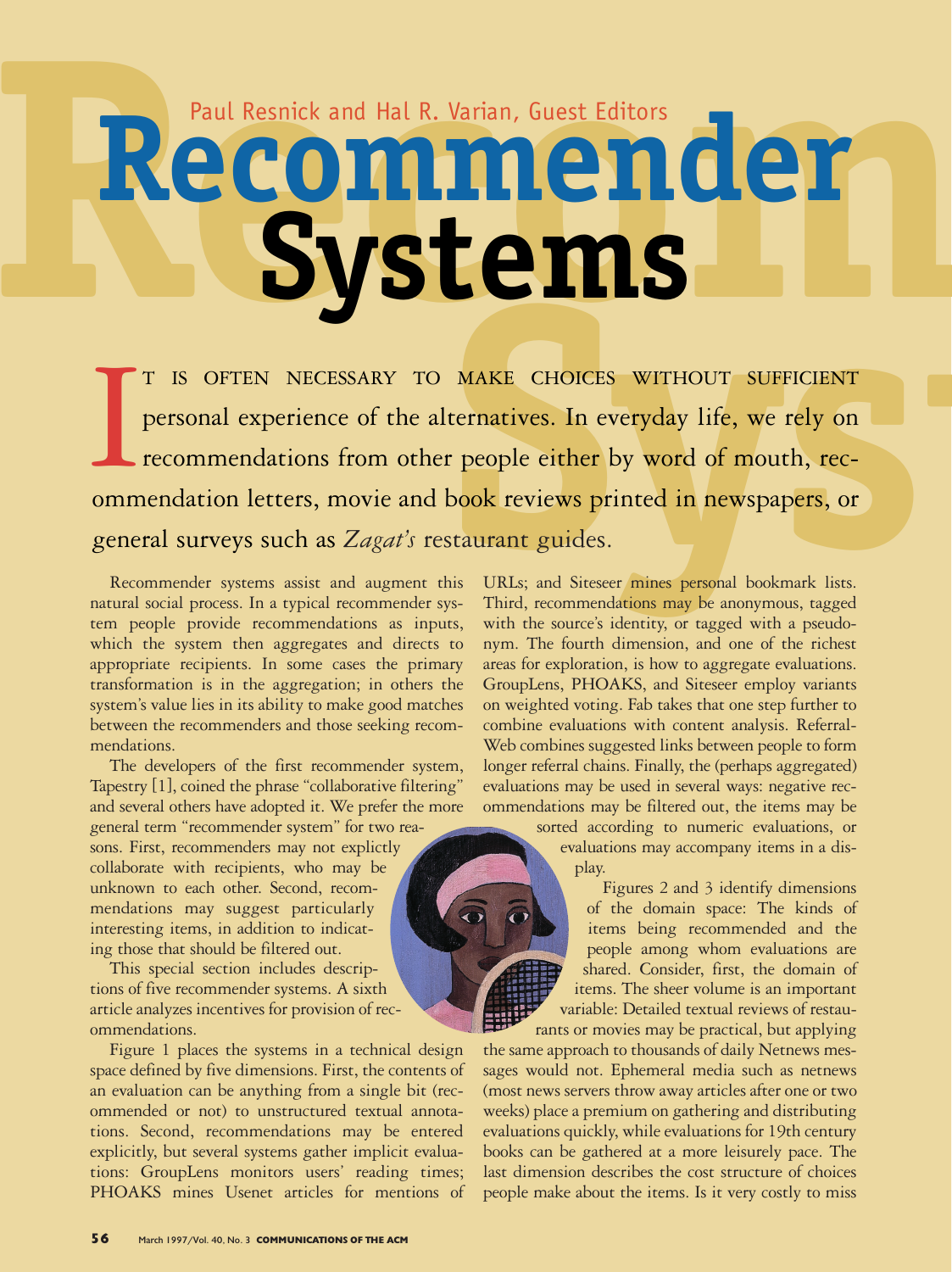a good item or sample a bad one? How do those costs compare to the benefits of hitting a good one? This cost structure is likely to interact with technical design choices. For example, when the costs of incorrect decisions are high, as they would be, say, with evaluations of medical treatments, evaluations that convey more nuances are likely to be more useful.

people providing and consuming them. Wo provides the commendations? Do they tend to evaluate many personal privacy. In general, items in common, leading to a dense set of recommendations? How many consumers are there, and Next, consider the set of recommendations and the people providing and consuming them. Who provides recommendations? Do they tend to evaluate many items in common, leading to a dense set of recommendations? How many consumers are there, and do their tastes vary? These factors also will interact with technical choices. For example, matching people by tastes automatically is far more valuable in a larger set of people who may not know each other. Personalized aggregation of recommendations will be more valuable when people's tastes differ than when there are a few experts.

## **Social Implications**

Recommender systems introduce two interesting incentive problems. First, once one has established a profile of interests, it is easy to free ride by consuming evaluations provided by others. Moreover, as Avery and Zeckhauser argue, this problem is not entirely solved even if evaluations are gathered implicitly from existing resources or from monitoring user behavior. Future systems will likely need to offer some incentive for the provision of recommendations by making it a prereq-

a good item or sample a bad one? How do those costs<br>
usite for receiving recommendations or by offering<br>
compare to the benefits of hitting a good one? This monetary compensation. Second, if anyone can provide<br>
cost struct precautions that discourage the "vote early and often" phenomenon. uisite for receiving recommendations or by offering<br>monetary compensation. Second, if anyone can provide<br>recommendations, content owners may generate<br>mountains of positive recommendations for their<br>materials and negative r  $\mathcal{S}$ uisite for receiving recommendations or by offering monetary compensation. Second, if anyone can provide recommendations, content owners may generate mountains of positive recommendations for their own competitors. Future systems are likely to introduce phenomenon.

ommenda-<br>
rhabits or<br>
stems per-<br>
stems per-<br>
antion since<br>
and of pri-<br>
rise in an tecommenter systems also have concerns about<br>personal privacy. In general, the more information Recommender systems also raise concerns about individuals have about the recommendations, the better they will be able to evaluate those recommendations. However, people may not *want* their habits or views widely known. Some recommender systems permit anonymous participation or participation under a pseudonym, but this is not a complete solution since some people may desire an intermediate blend of privacy and attributed credit for their efforts.

eaders: the<br>
respect to<br>
burce for a<br>
o currently<br>
pect to pri-<br>
e common<br>
problems<br>
problems<br>
problems<br>
problems<br>
problems<br>
problems<br>
e of<br>
e of<br>
problems<br>
problems<br>
e of Both incentive and privacy problems arise in an evaluation-sharing system familiar to our readers: the peer review system used in academia. With respect to incentives, every editor knows the best source for a prompt and careful review is an author who currently has an article under consideration. With respect to privacy, blind and double-blind refereeing are common practices. These practices evolved to solve problems inherent to the refereeing process, and it may be worthwhile to consider ways to incorporate such practices into automated systems.

| Figure 1.<br><b>The</b><br>technical |                     | <b>Contents of</b><br>recommendation    | <b>Explicit</b><br>entry?                        | Anonymous?   | <b>Aggregation</b>                                                               | Use of<br>recommendations                                     |
|--------------------------------------|---------------------|-----------------------------------------|--------------------------------------------------|--------------|----------------------------------------------------------------------------------|---------------------------------------------------------------|
| design<br>space                      | <b>GroupLens</b>    | a) numeric: I-5<br>b) seconds           | a) explicit<br>b) monitor<br>reading<br>time     | pseudonymous | personalized<br>weighting based<br>on past<br>agreement<br>among<br>recommenders | display alongside<br>articles in<br>existing summary<br>views |
|                                      | Fab                 | numeric: I-7                            | explicit                                         | pseudonymous | personalized<br>weighting;<br>combined with<br>content analysis                  | selection/<br>filtering                                       |
|                                      | <b>Referral Web</b> | mention of a<br>person or a<br>document | mined<br>from<br>public data<br>sources          | attributed   | assemble referral<br>chain to desired<br>person                                  | display                                                       |
|                                      | <b>PHOAKS</b>       | mention of a<br>URL                     | mined<br>from<br>usenet<br>postings              | attributed   | one person one<br>vote (per URL)                                                 | sorted display                                                |
|                                      | <b>Siteseer</b>     | mention of a<br>URL                     | mined<br>from<br>existing<br>bookmark<br>folders | anonymous    | frequency of<br>mention in<br>overlapping<br>folders                             | display                                                       |